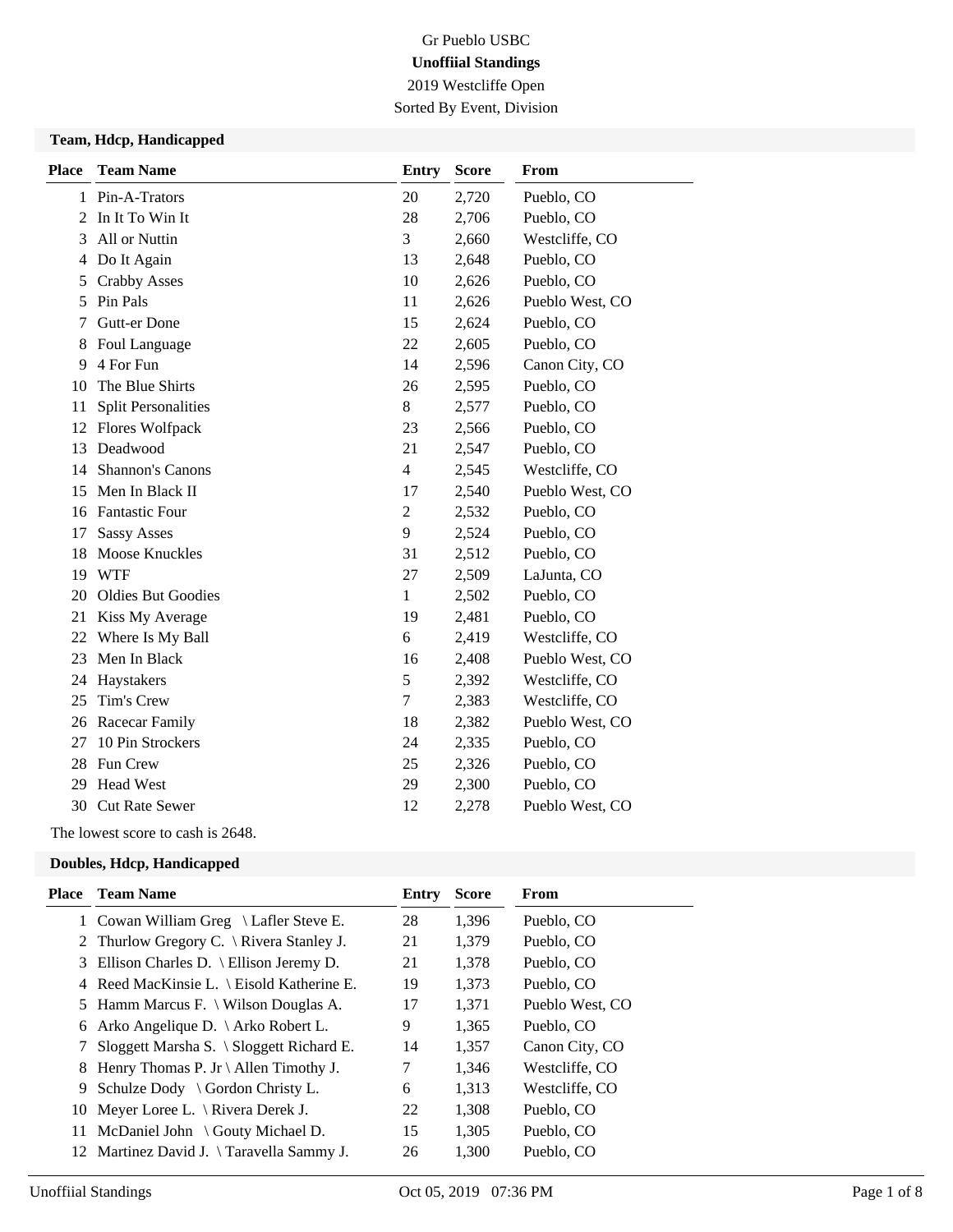Sorted By Event, Division

#### **Doubles, Hdcp, Handicapped**

| <b>Place</b> | <b>Team Name</b>                                  | <b>Entry</b>             | <b>Score</b> | <b>From</b>     |
|--------------|---------------------------------------------------|--------------------------|--------------|-----------------|
|              | 13 Boughton Nona M. \ Flores Mario J.             | 23                       | 1,296        | Pueblo, CO      |
|              | 14 Kramer Cody R. \ Siegrist Timothy S.           | 16                       | 1,292        | Pueblo West, CO |
| 14           | Brady Joe \ Gower Robert                          | 3                        | 1,292        | Westcliffe, CO  |
| 16           | Eggleston Edward R. III \ Emerson Aaron W.        | 22                       | 1,287        | Pueblo, CO      |
| 17           | Valencia Lori A. \ Ivey Vern A.                   | 8                        | 1,284        | Pueblo, CO      |
| 18           | Hall Chris A. \ Dorrance Robert L. Sr             | 16                       | 1,282        | Pueblo West, CO |
| 19           | Guadagnoli Adam \ Cardoza Ronald K.               | 27                       | 1,276        | LaJunta, CO     |
| 20           | Vigil Gilbert R. $\backslash$ Richardson Wally E. | 12                       | 1,272        | Pueblo West, CO |
| 21           | Whisler Phil N. \ Shannon John D.                 | $\overline{\mathcal{A}}$ | 1,271        | Westcliffe, CO  |
| 22           | Arguello Bo J. \ Boughton Christopher D.          | 20                       | 1,270        | Pueblo, CO      |
| 23           | Flores Graziano T. \ Flores Richard J.            | 23                       | 1,266        | Pueblo, CO      |
| 24           | Moores Rory J. \ Moores Cassandra M.              | 19                       | 1,256        | Pueblo, CO      |
|              | 25 Mize Tammy S. \ McCaulley Joe W.               | 8                        | 1,255        | Pueblo, CO      |
|              | 26 Prien Henry L. \ Summer Cindy L.               | 11                       | 1,251        | Pueblo West, CO |
| 27           | Case Kyle $\setminus$ Smith Ken A.                | 29                       | 1,249        | Pueblo, CO      |
| 28           | Hazelton Andrew D. \ Schaak Alfred T. Jr          | 28                       | 1,247        | Pueblo, CO      |
|              | 29 Croasdell Michelle L. \ Kocman Edward R.       | 9                        | 1,246        | Pueblo, CO      |
|              | 30 Bernard Larry \ Solano Victor A.               | 12                       | 1,245        | Pueblo West, CO |
| 31           | Malden Justin \ Pearson Aaron K.                  | 27                       | 1,242        | LaJunta, CO     |
|              | 32 McIntyre Matthew S. \ McIntyre John T.         | 26                       | 1,241        | Pueblo, CO      |
| 33           | Stafford Shawn L. \ Goodwin Jodie                 | 32                       | 1,234        | Pueblo, CO      |
|              | 34 Fisher Michael L. \ Lebel Richard A.           | 17                       | 1,220        | Pueblo West, CO |
|              | 35 Fischer Deborah A. \ Fischer Gary              | 5                        | 1,217        | Westcliffe, CO  |
|              | 36 Swanson Dylan J. \ Swanson Randy L.            | 31                       | 1,215        | Pueblo, CO      |
| 37           | Jamnik Rick A. \ Muhlenburg Gene                  | 24                       | 1,214        | Pueblo, CO      |
| 38           | Woods Michael D. \ Edison Richard C.              | 24                       | 1,210        | Pueblo, CO      |
| 38           | Bailey Jennie M. \ Bolton Andrew G.               | 3                        | 1,210        | Westcliffe, CO  |
| 40           | Shumake Donald E. \ Shumake Keith D.              | 30                       | 1,209        | Pueblo, CO      |
| 41           | Mowery Tom D. \ Mowery Mary A.                    | $\overline{4}$           | 1,208        | Westcliffe, CO  |
|              | 42 Follmar Kristen K.   Vujcich Patricia A.       | 9                        | 1,205        | Pueblo, CO      |
|              | 43 DeBraal David B. \ Wamboldt Dan                | 13                       | 1,204        | Pueblo, CO      |
|              | 44 Urenda Jane \ Kastelic Chad                    | 10                       | 1,200        | Pueblo, CO      |
|              | 45 Rayburn Peggy L. \ Horst Jill D.               | 18                       | 1,193        | Pueblo West, CO |
|              | 46 Bryan Desiree L. \ Bryan Jerry L.              | 13                       | 1,192        | Pueblo, CO      |
| 47           | McDaniel Loretta \ Raebel Alicia A.               | 15                       | 1,185        | Pueblo, CO      |
|              | 48 Lewis Vera \ Lewis Michael D.                  | 14                       | 1,184        | Canon City, CO  |
| 49           | Prien Liz R. $\setminus$ Anderson Tracy D.        | 11                       | 1,175        | Pueblo West, CO |
| 50           | Snell Adam \ Cain Randall O.                      | 20                       | 1,172        | Pueblo, CO      |
| 50           | Seiling Cindy \ Seiling Clint A.                  | 5                        | 1,172        | Westcliffe, CO  |
| 52           | Cervantes Edmund \ Sterkel Rick A. II             | 29                       | 1,165        | Pueblo, CO      |
| 52           | Johnson Kenneth E. Jr \ Oelrich Ed M.             | $\overline{c}$           | 1,165        | Pueblo, CO      |
| 54           | Greenstreet Chris \ Jones Bruce D.                | 7                        | 1,163        | Westcliffe, CO  |
| 55           | Bechaver Mike J. Sr \ Martinez Pam S.             | $\mathbf{1}$             | 1,160        | Pueblo, CO      |
| 56           | Stewart Irene \ Williams Barbara J.               | 25                       | 1,129        | Pueblo, CO      |
| 57           | Horst Kevin W. $\langle$ Rayburn Kyle A.          | 18                       | 1,111        | Pueblo West, CO |

The lowest score to cash is 1346.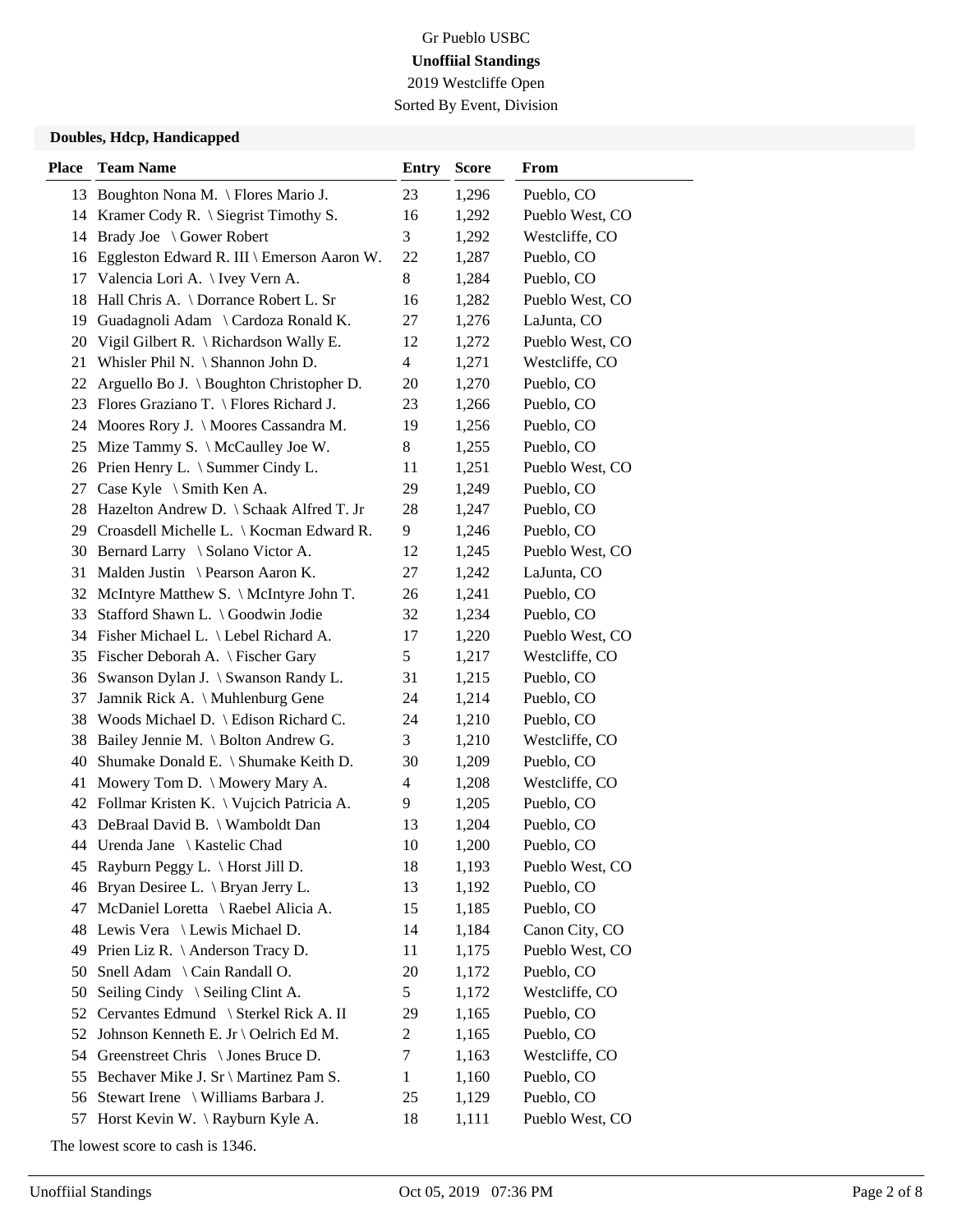2019 Westcliffe Open Sorted By Event, Division

### **Singles, Hdcp, Handicapped**

| <b>Place</b> | <b>Team Name</b>        | <b>Entry</b>   | <b>Score</b> | From            |
|--------------|-------------------------|----------------|--------------|-----------------|
| 1            | Hamm Marcus F.          | 17             | 799          | Pueblo West, CO |
| 2            | Boughton Christopher D. | 20             | 749          | Pueblo, CO      |
| 3            | Lafler Steve E.         | 28             | 744          | Pueblo, CO      |
| 4            | Arguello Bo J.          | 20             | 741          | Pueblo, CO      |
| 5            | Sloggett Richard E.     | 14             | 738          | Canon City, CO  |
| 6            | Bechaver Mike J. Sr     | 1              | 727          | Pueblo, CO      |
| 7            | Flores Graziano T.      | 23             | 717          | Pueblo, CO      |
| 8            | <b>Brady Joe</b>        | 3              | 708          | Westcliffe, CO  |
| 9            | Cervantes Edmund        | 29             | 703          | Pueblo, CO      |
| 9            | Shannon John D.         | 4              | 703          | Westcliffe, CO  |
| 11           | Lewis Vera              | 14             | 692          | Canon City, CO  |
| 11           | Mize Tammy S.           | 8              | 692          | Pueblo, CO      |
| 13           | Taravella Sammy J.      | 26             | 689          | Pueblo, CO      |
| 13           | Cowan William Greg      | 28             | 689          | Pueblo, CO      |
| 13           | Snell Adam              | 20             | 689          | Pueblo, CO      |
| 16           | McDaniel Loretta        | 15             | 688          | Pueblo, CO      |
| 17           | Moores Rory J.          | 19             | 686          | Pueblo, CO      |
| 18           | Gouty Michael D.        | 15             | 684          | Pueblo, CO      |
| 18           | Guadagnoli Adam         | 27             | 684          | LaJunta, CO     |
| 20           | Greenstreet Chris       | 7              | 683          | Westcliffe, CO  |
| 21           | Bryan Jerry L.          | 13             | 681          | Pueblo, CO      |
| 22           | Wilson Douglas A.       | 17             | 679          | Pueblo West, CO |
| 23           | Rivera Derek J.         | 22             | 674          | Pueblo, CO      |
| 24           | Shumake Keith D.        | 30             | 673          | Pueblo, CO      |
| 24           | Boughton Nona M.        | 23             | 673          | Pueblo, CO      |
| 26           | Whisler Phil N.         | 4              | 668          | Westcliffe, CO  |
| 27           | Lebel Richard A.        | 17             | 667          | Pueblo West, CO |
| 28           | Eisold Katherine E.     | 19             | 664          | Pueblo, CO      |
| 29           | Arko Robert L.          | 9              | 663          | Pueblo, CO      |
| 30           | Meyer Loree L.          | 22             | 661          | Pueblo, CO      |
| 31           | Schaak Alfred T. Jr     | 28             | 657          | Pueblo, CO      |
| 32           | Johnson Kenneth E. Jr   | $\overline{c}$ | 655          | Pueblo, CO      |
| 32           | Moores Cassandra M.     | 19             | 655          | Pueblo, CO      |
| 34           | McCaulley Joe W.        | 8              | 653          | Pueblo, CO      |
| 35           | Pearson Aaron K.        | 27             | 652          | LaJunta, CO     |
| 35           | <b>Fischer Gary</b>     | 5              | 652          | Westcliffe, CO  |
| 37           | Mowery Mary A.          | $\overline{4}$ | 651          | Westcliffe, CO  |
| 37           | Kramer Cody R.          | 16             | 651          | Pueblo West, CO |
| 39           | Vujcich Patricia A.     | 9              | 650          | Pueblo, CO      |
| 40           | Dorrance Robert L. Sr   | 16             | 649          | Pueblo West, CO |
| 41           | Arko Angelique D.       | 9              | 647          | Pueblo, CO      |
| 42           | Rivera Stanley J.       | 21             | 643          | Pueblo, CO      |
| 43           | DeBraal David B.        | 13             | 641          | Pueblo, CO      |
| 44           | Ellison Charles D.      | 21             | 639          | Pueblo, CO      |
| 45           | Gordon Christy L.       | 6              | 638          | Westcliffe, CO  |
| 45           | <b>Bernard Larry</b>    | 12             | 638          | Pueblo West, CO |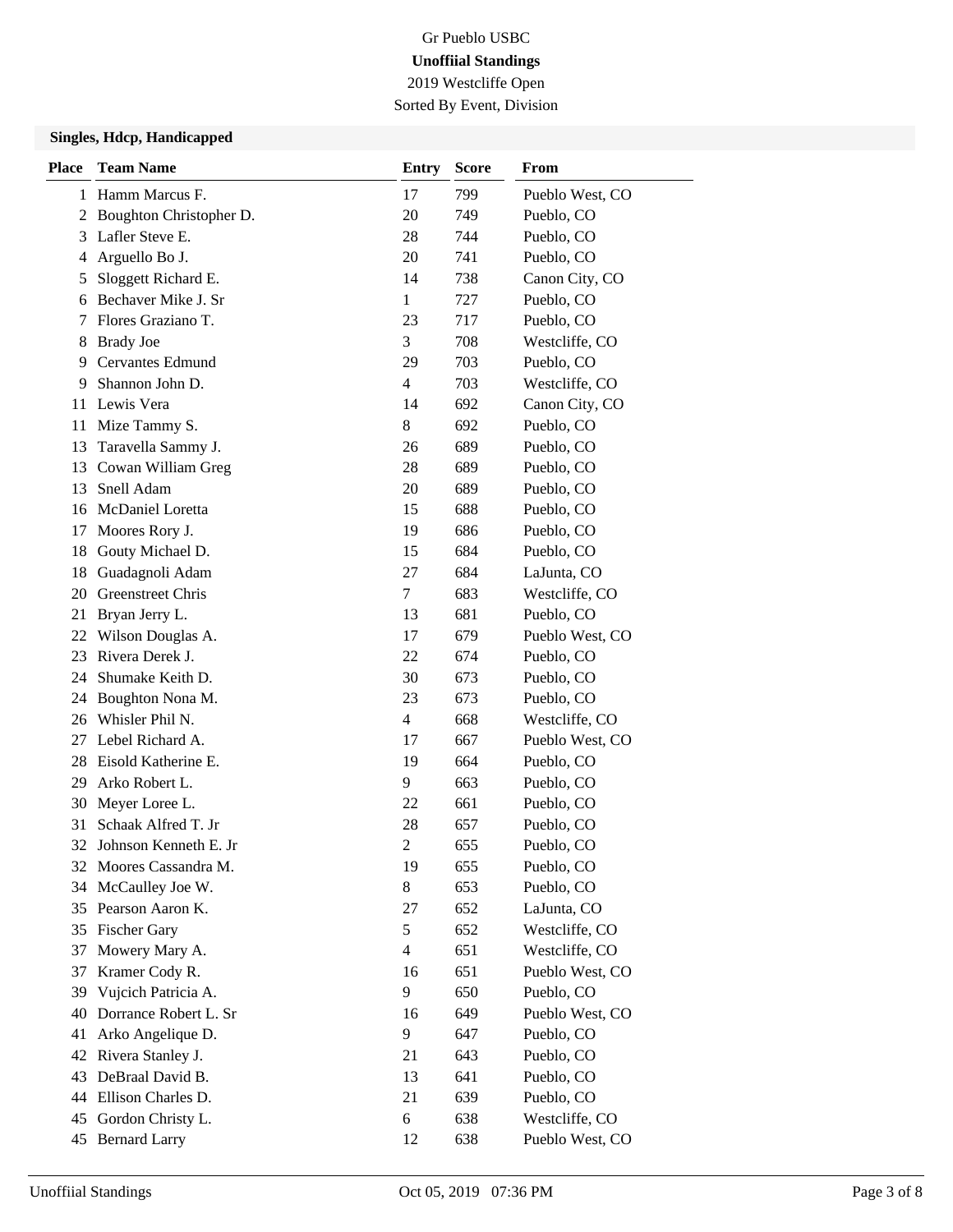Sorted By Event, Division

### **Singles, Hdcp, Handicapped**

| <b>Place</b> | <b>Team Name</b>        | Entry          | <b>Score</b> | From            |
|--------------|-------------------------|----------------|--------------|-----------------|
| 47           | Emerson Aaron W.        | 22             | 636          | Pueblo, CO      |
| 48           | Woods Michael D.        | 24             | 634          | Pueblo, CO      |
| 49           | Bolton Andrew G.        | 3              | 633          | Westcliffe, CO  |
| 50           | Solano Victor A.        | 12             | 630          | Pueblo West, CO |
| 51           | Horst Kevin W.          | 18             | 627          | Pueblo West, CO |
| 51           | Summer Cindy L.         | 11             | 627          | Pueblo West, CO |
| 53           | Lewis Michael D.        | 14             | 623          | Canon City, CO  |
|              | 54 Hazelton Andrew D.   | 28             | 621          | Pueblo, CO      |
| 55           | Valencia Lori A.        | 8              | 620          | Pueblo, CO      |
| 55           | Siegrist Timothy S.     | 16             | 620          | Pueblo West, CO |
| 57           | Muhlenburg Gene         | 24             | 619          | Pueblo, CO      |
| 58           | Henry Thomas P. Jr      | 7              | 618          | Westcliffe, CO  |
| 58           | Prien Liz R.            | 11             | 618          | Pueblo West, CO |
| 58           | Malden Justin           | 27             | 618          | LaJunta, CO     |
| 61           | Follmar Kristen K.      | 9              | 617          | Pueblo, CO      |
| 61           | Mowery Tom D.           | $\overline{4}$ | 617          | Westcliffe, CO  |
| 63           | Eggleston Edward R. III | 22             | 616          | Pueblo, CO      |
| 64           | Schulze Dody            | 6              | 615          | Westcliffe, CO  |
| 65           | Cardoza Ronald K.       | 27             | 612          | LaJunta, CO     |
| 65           | Bailey Jennie M.        | 3              | 612          | Westcliffe, CO  |
| 67           | Goodwin Jodie           | 32             | 607          | Pueblo, CO      |
| 68           | Horst Jill D.           | 18             | 606          | Pueblo West, CO |
| 68           | Prien Henry L.          | 11             | 606          | Pueblo West, CO |
| 70           | Anderson Tracy D.       | 11             | 605          | Pueblo West, CO |
| 71           | Vigil Gilbert R.        | 12             | 604          | Pueblo West, CO |
| 72           | McIntyre Matthew S.     | 26             | 603          | Pueblo, CO      |
| 73           | Oelrich Ed M.           | $\overline{2}$ | 602          | Pueblo, CO      |
| 74           | Bryan Desiree L.        | 13             | 601          | Pueblo, CO      |
| 75           | Williams Barbara J.     | 25             | 599          | Pueblo, CO      |
| 75           | Jones Bruce D.          | 7              | 599          | Westcliffe, CO  |
| 75           | Reed MacKinsie L.       | 19             | 599          | Pueblo, CO      |
| 78           | <b>Stewart Irene</b>    | 25             | 597          | Pueblo, CO      |
|              | 78 Flores Mario J.      | 23             | 597          | Pueblo, CO      |
| 80           | Urenda Jane             | 10             | 595          | Pueblo, CO      |
| 81           | Edison Richard C.       | 24             | 593          | Pueblo, CO      |
| 82           | Fischer Deborah A.      | 5              | 590          | Westcliffe, CO  |
| 83           | Rayburn Peggy L.        | 18             | 589          | Pueblo West, CO |
| 84           | Sloggett Marsha S.      | 14             | 586          | Canon City, CO  |
| 84           | Swanson Dylan J.        | 31             | 586          | Pueblo, CO      |
| 86           | Case Kyle               | 29             | 585          | Pueblo, CO      |
| 86           | Rayburn Kyle A.         | 18             | 585          | Pueblo West, CO |
| 88           | Martinez Pam S.         | $\mathbf{1}$   | 580          | Pueblo, CO      |
| 89           | Hall Chris A.           | 16             | 579          | Pueblo West, CO |
| 89           | Flores Richard J.       | 23             | 579          | Pueblo, CO      |
| 91           | Jamnik Rick A.          | 24             | 577          | Pueblo, CO      |
| 92           | Allen Timothy J.        | $\tau$         | 575          | Westcliffe, CO  |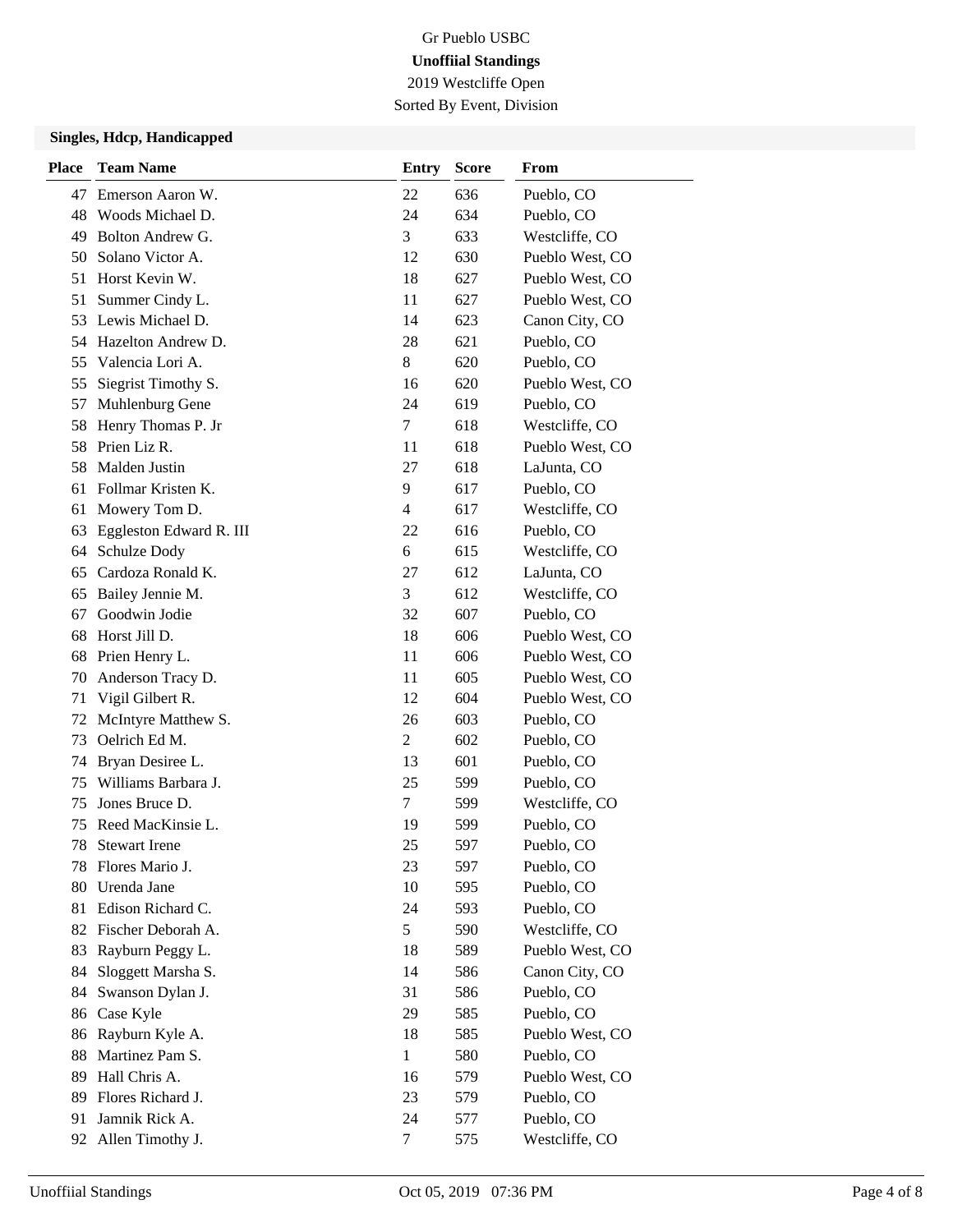Sorted By Event, Division

### **Singles, Hdcp, Handicapped**

| <b>Place</b> | <b>Team Name</b>      | Entry | <b>Score</b> | From            |
|--------------|-----------------------|-------|--------------|-----------------|
| 92           | Stafford Shawn L.     | 32    | 575          | Pueblo, CO      |
| 94           | Smith Ken A.          | 29    | 574          | Pueblo, CO      |
| 94           | Fisher Michael L.     | 17    | 574          | Pueblo West, CO |
| 96           | Raebel Alicia A.      | 15    | 571          | Pueblo, CO      |
| 97           | Swanson Randy L.      | 31    | 569          | Pueblo, CO      |
| 97           | Gower Robert          | 3     | 569          | Westcliffe, CO  |
| 99           | Croasdell Michelle L. | 9     | 563          | Pueblo, CO      |
| 100          | McIntyre John T.      | 26    | 557          | Pueblo, CO      |
| 101          | Ellison Jeremy D.     | 21    | 554          | Pueblo, CO      |
| 102          | Seiling Cindy         | 5     | 551          | Westcliffe, CO  |
|              | 102 Ivey Vern A.      | 8     | 551          | Pueblo, CO      |
| 104          | Kocman Edward R.      | 9     | 550          | Pueblo, CO      |
| 105          | Shumake Donald E.     | 30    | 541          | Pueblo, CO      |
|              | 106 McDaniel John     | 15    | 540          | Pueblo, CO      |
| 107          | Martinez David J.     | 26    | 533          | Pueblo, CO      |
| 108          | Richardson Wally E.   | 12    | 532          | Pueblo West, CO |
| 109          | Cain Randall O.       | 20    | 531          | Pueblo, CO      |
| 110          | Seiling Clint A.      | 5     | 527          | Westcliffe, CO  |
| 111          | Thurlow Gregory C.    | 21    | 517          | Pueblo, CO      |
| 112          | Wamboldt Dan          | 13    | 512          | Pueblo, CO      |
| 113          | Sterkel Rick A. II    | 29    | 508          | Pueblo, CO      |
|              |                       |       |              |                 |

The lowest score to cash is 688.

## **All-Events, Hdcp, Handicapped**

| Place | <b>Team Name</b>        | <b>Entry</b>   | <b>Score</b> | From            |
|-------|-------------------------|----------------|--------------|-----------------|
| 1     | Lafler Steve E.         | 28             | 2,283        | Pueblo, CO      |
| 2     | Boughton Christopher D. | 20             | 2,112        | Pueblo, CO      |
| 3     | Arguello Bo J.          | 20             | 2,103        | Pueblo, CO      |
| 4     | Mize Tammy S.           | 8              | 2,097        | Pueblo, CO      |
| 5     | Rivera Derek J.         | 22             | 2,077        | Pueblo, CO      |
| 6     | Hamm Marcus F.          | 17             | 2,076        | Pueblo West, CO |
| 7     | Wilson Douglas A.       | 17             | 2,068        | Pueblo West, CO |
| 8     | Flores Graziano T.      | 23             | 2,041        | Pueblo, CO      |
| 9     | Rivera Stanley J.       | 21             | 2,037        | Pueblo, CO      |
| 10    | Shannon John D.         | $\overline{4}$ | 2,033        | Westcliffe, CO  |
| 11    | Sloggett Marsha S.      | 14             | 2,023        | Canon City, CO  |
| 12    | Arko Robert L.          | 9              | 2,017        | Pueblo, CO      |
| 13    | Guadagnoli Adam         | 27             | 2,014        | LaJunta, CO     |
| 14    | Gouty Michael D.        | 15             | 1,998        | Pueblo, CO      |
| 15    | Henry Thomas P. Jr      | 7              | 1,996        | Westcliffe, CO  |
| 16    | Bechaver Mike J. Sr     | 1              | 1,989        | Pueblo, CO      |
| 17    | Cowan William Greg      | 28             | 1,983        | Pueblo, CO      |
| 18    | Arko Angelique D.       | 9              | 1,979        | Pueblo, CO      |
| 19    | Boughton Nona M.        | 23             | 1,977        | Pueblo, CO      |
| 20    | Taravella Sammy J.      | 26             | 1,976        | Pueblo, CO      |
| 21    | Sloggett Richard E.     | 14             | 1,963        | Canon City, CO  |
|       |                         |                |              |                 |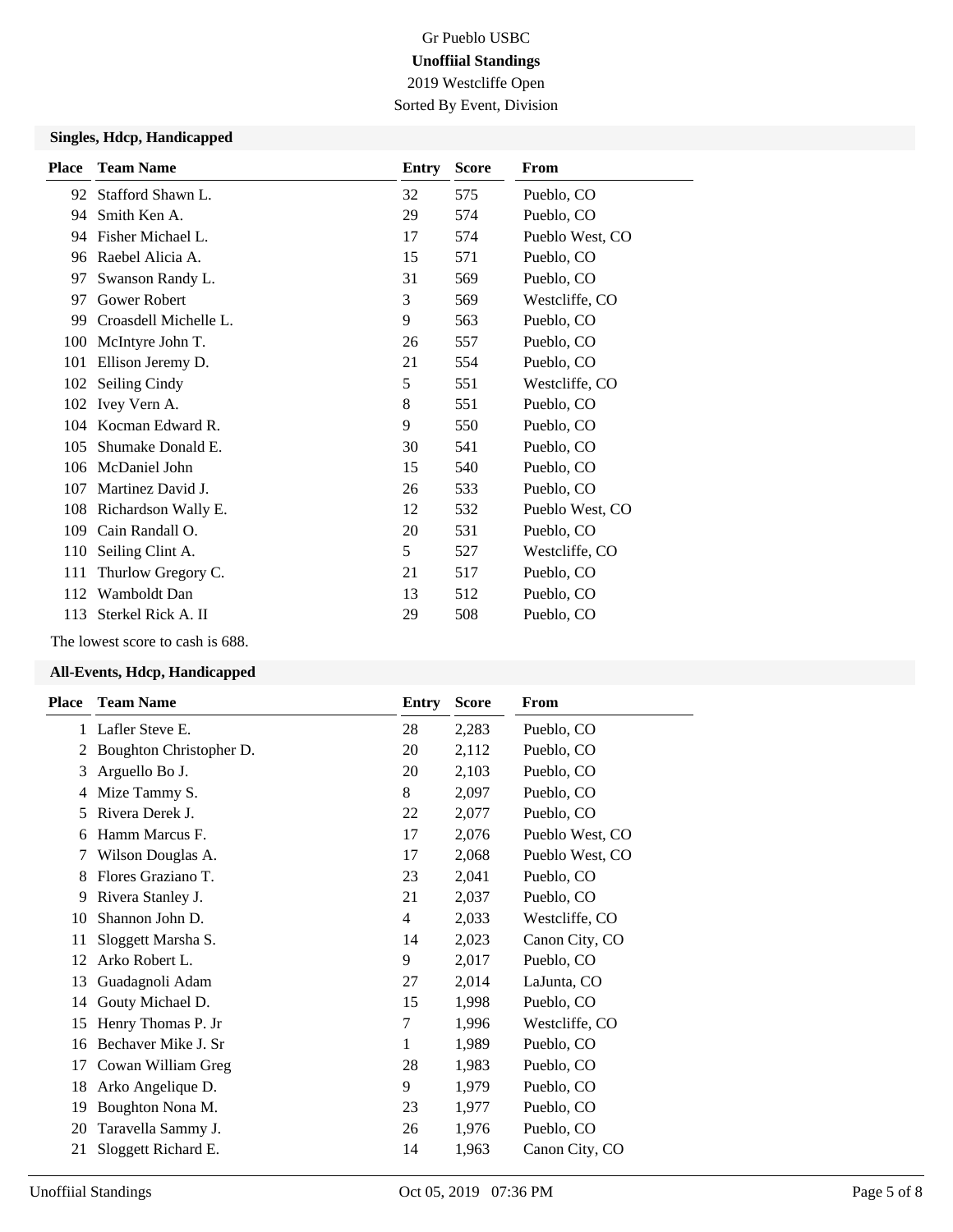Sorted By Event, Division

### **All-Events, Hdcp, Handicapped**

| <b>Place</b> | <b>Team Name</b>         | <b>Entry</b>   | <b>Score</b> | From            |
|--------------|--------------------------|----------------|--------------|-----------------|
|              | 22 Johnson Kenneth E. Jr | 2              | 1,962        | Pueblo, CO      |
| 23           | Emerson Aaron W.         | 22             | 1,961        | Pueblo, CO      |
| 24           | Meyer Loree L.           | 22             | 1,957        | Pueblo, CO      |
| 25           | Moores Cassandra M.      | 19             | 1,950        | Pueblo, CO      |
| 25           | Reed MacKinsie L.        | 19             | 1,950        | Pueblo, CO      |
| 27           | McDaniel Loretta         | 15             | 1,944        | Pueblo, CO      |
| 27           | Hazelton Andrew D.       | 28             | 1,944        | Pueblo, CO      |
| 29           | Ellison Charles D.       | 21             | 1,936        | Pueblo, CO      |
| 29           | Flores Mario J.          | 23             | 1,936        | Pueblo, CO      |
| 31           | Snell Adam               | 20             | 1,932        | Pueblo, CO      |
| 31           | Mowery Mary A.           | $\overline{4}$ | 1,932        | Westcliffe, CO  |
| 31           | Pearson Aaron K.         | 27             | 1,932        | LaJunta, CO     |
|              | 34 Eisold Katherine E.   | 19             | 1,926        | Pueblo, CO      |
| 34           | Kramer Cody R.           | 16             | 1,926        | Pueblo West, CO |
| 36           | Bryan Jerry L.           | 13             | 1,924        | Pueblo, CO      |
| 37           | <b>Cervantes Edmund</b>  | 29             | 1,922        | Pueblo, CO      |
|              | 38 Lewis Vera            | 14             | 1,919        | Canon City, CO  |
| 39           | Vujcich Patricia A.      | 9              | 1,917        | Pueblo, CO      |
| 40           | DeBraal David B.         | 13             | 1,914        | Pueblo, CO      |
| 41           | Whisler Phil N.          | $\overline{4}$ | 1,900        | Westcliffe, CO  |
|              | 42 Dorrance Robert L. Sr | 16             | 1,896        | Pueblo West, CO |
| 43           | Prien Henry L.           | 11             | 1,895        | Pueblo West, CO |
|              | 44 Prien Liz R.          | 11             | 1,890        | Pueblo West, CO |
| 44           | McIntyre Matthew S.      | 26             | 1,890        | Pueblo, CO      |
| 44           | Smith Ken A.             | 29             | 1,890        | Pueblo, CO      |
| 47           | Moores Rory J.           | 19             | 1,888        | Pueblo, CO      |
| 48           | McIntyre John T.         | 26             | 1,885        | Pueblo, CO      |
| 49           | Eggleston Edward R. III  | 22             | 1,882        | Pueblo, CO      |
| 50           | Anderson Tracy D.        | 11             | 1,881        | Pueblo West, CO |
| 51           | Bailey Jennie M.         | 3              | 1,875        | Westcliffe, CO  |
| 52           | Valencia Lori A.         | $8\phantom{1}$ | 1,872        | Pueblo, CO      |
| 53           | Gordon Christy L.        | 6              | 1,871        | Westcliffe, CO  |
| 53           | Lewis Michael D.         | 14             | 1,871        | Canon City, CO  |
| 55           | Schulze Dody             | 6              | 1,861        | Westcliffe, CO  |
| 56           | Swanson Randy L.         | 31             | 1,860        | Pueblo, CO      |
| 57           | Cardoza Ronald K.        | $27\,$         | 1,859        | LaJunta, CO     |
|              | 57 Fisher Michael L.     | 17             | 1,859        | Pueblo West, CO |
| 59           | Edison Richard C.        | 24             | 1,857        | Pueblo, CO      |
| 60           | Ellison Jeremy D.        | 21             | 1,856        | Pueblo, CO      |
| 61           | <b>Fischer Gary</b>      | 5              | 1,855        | Westcliffe, CO  |
| 62           | Rayburn Peggy L.         | 18             | 1,852        | Pueblo West, CO |
| 63           | Schaak Alfred T. Jr      | 28             | 1,850        | Pueblo, CO      |
| 64           | Lebel Richard A.         | 17             | 1,847        | Pueblo West, CO |
| 64           | Bryan Desiree L.         | 13             | 1,847        | Pueblo, CO      |
| 66           | Follmar Kristen K.       | 9              | 1,846        | Pueblo, CO      |
| 67           | Summer Cindy L.          | 11             | 1,842        | Pueblo West, CO |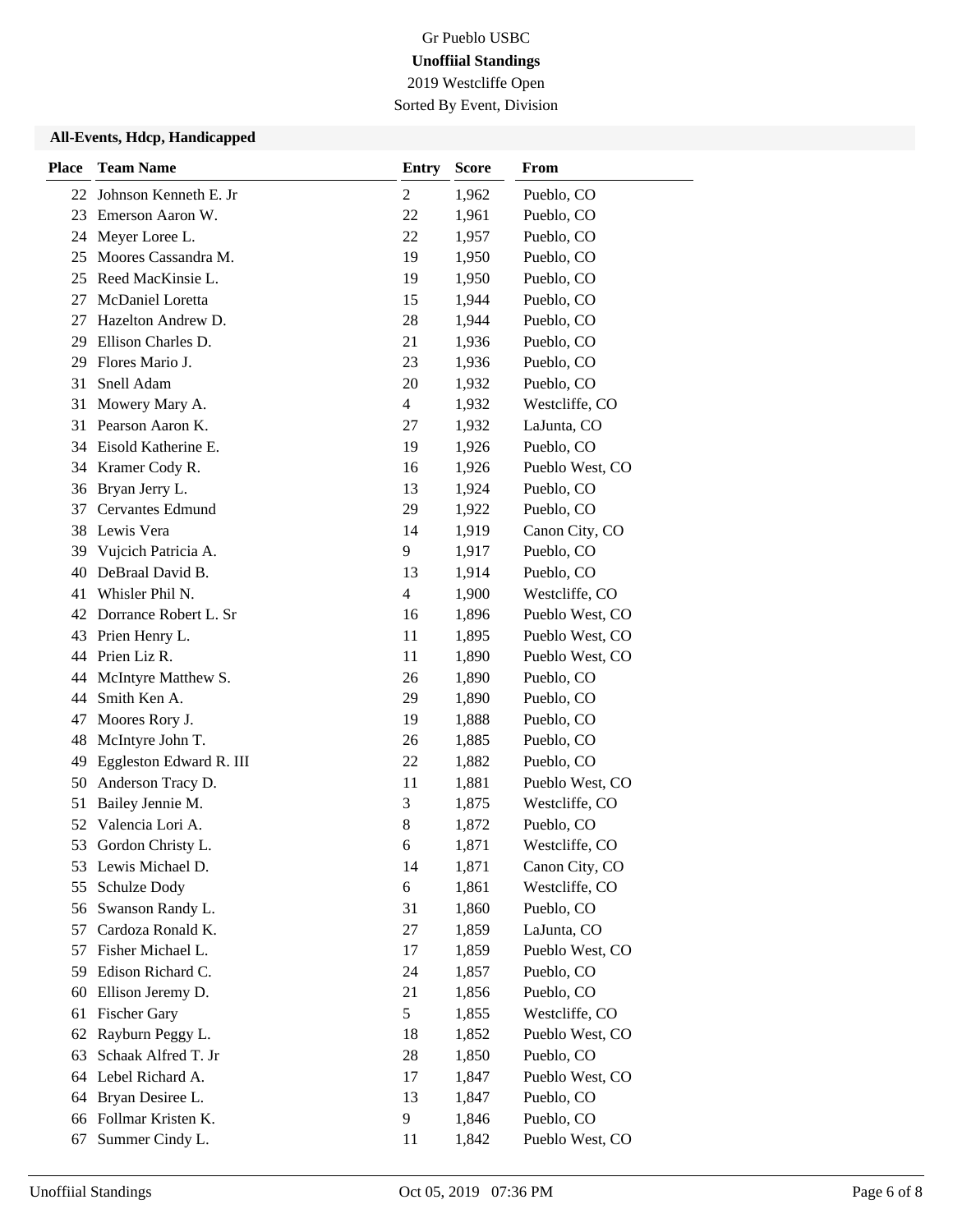2019 Westcliffe Open

Sorted By Event, Division

### **All-Events, Hdcp, Handicapped**

| <b>Place</b> | <b>Team Name</b>        | <b>Entry</b>   | <b>Score</b> | From            |
|--------------|-------------------------|----------------|--------------|-----------------|
| 68           | Horst Jill D.           | 18             | 1,841        | Pueblo West, CO |
| 69           | Gower Robert            | 3              | 1,839        | Westcliffe, CO  |
| 70           | McCaulley Joe W.        | 8              | 1,835        | Pueblo, CO      |
| 71           | Hall Chris A.           | 16             | 1,832        | Pueblo West, CO |
| 72           | Thurlow Gregory C.      | 21             | 1,828        | Pueblo, CO      |
| 73           | Siegrist Timothy S.     | 16             | 1,827        | Pueblo West, CO |
| 74           | Croasdell Michelle L.   | 9              | 1,824        | Pueblo, CO      |
| 75           | Greenstreet Chris       | 7              | 1,822        | Westcliffe, CO  |
| 76           | <b>Stewart Irene</b>    | 25             | 1,821        | Pueblo, CO      |
| 76           | Woods Michael D.        | 24             | 1,821        | Pueblo, CO      |
| 78           | Urenda Jane             | 10             | 1,818        | Pueblo, CO      |
| 79           | Ivey Vern A.            | $8\,$          | 1,815        | Pueblo, CO      |
| 80           | Seiling Cindy           | 5              | 1,813        | Westcliffe, CO  |
| 81           | McDaniel John           | 15             | 1,799        | Pueblo, CO      |
| 82           | Mowery Tom D.           | 4              | 1,798        | Westcliffe, CO  |
| 83           | Jones Bruce D.          | 7              | 1,794        | Westcliffe, CO  |
| 83           | Wamboldt Dan            | 13             | 1,794        | Pueblo, CO      |
| 83           | Richardson Wally E.     | 12             | 1,794        | Pueblo West, CO |
| 86           | Fischer Deborah A.      | 5              | 1,790        | Westcliffe, CO  |
| 87           | Malden Justin           | 27             | 1,788        | LaJunta, CO     |
| 88           | <b>Bernard Larry</b>    | 12             | 1,784        | Pueblo West, CO |
| 89           | Vigil Gilbert R.        | 12             | 1,768        | Pueblo West, CO |
| 90           | Martinez David J.       | 26             | 1,767        | Pueblo, CO      |
| 91           | Muhlenburg Gene         | 24             | 1,766        | Pueblo, CO      |
| 92           | Kocman Edward R.        | 9              | 1,763        | Pueblo, CO      |
| 93           | Oelrich Ed M.           | $\overline{c}$ | 1,759        | Pueblo, CO      |
| 94           | Allen Timothy J.        | 7              | 1,755        | Westcliffe, CO  |
| 95           | Martinez Pam S.         | 1              | 1,746        | Pueblo, CO      |
| 96           | Flores Richard J.       | 23             | 1,740        | Pueblo, CO      |
| 97           | Jamnik Rick A.          | 24             | 1,738        | Pueblo, CO      |
| 98           | Swanson Dylan J.        | 31             | 1,735        | Pueblo, CO      |
| 99           | Cain Randall O.         | 20             | 1,725        | Pueblo, CO      |
|              | 100 Williams Barbara J. | 25             | 1,717        | Pueblo, CO      |
| 101          | Rayburn Kyle A.         | 18             | 1,705        | Pueblo West, CO |
| 102          | Horst Kevin W.          | 18             | 1,695        | Pueblo West, CO |
|              | 103 Case Kyle           | 29             | 1,680        | Pueblo, CO      |
| 104          | Seiling Clint A.        | 5              | 1,643        | Westcliffe, CO  |
| 105          | Sterkel Rick A. II      | 29             | 1,592        | Pueblo, CO      |
|              | 106 Kastelic Chad       | 10             | 1,287        | Pueblo, CO      |

The lowest score to cash is 1996.

**All-Events, Scratch, Scratch**

| Place | Team Name                 | <b>Entry Score</b> |       | From       |
|-------|---------------------------|--------------------|-------|------------|
|       | 1 Rivera Derek J.         | 22                 | 1.933 | Pueblo, CO |
|       | 2 Emerson Aaron W.        | 22                 | 1.913 | Pueblo, CO |
|       | 3 Boughton Christopher D. | 20                 | 1.902 | Pueblo, CO |
|       |                           |                    |       |            |